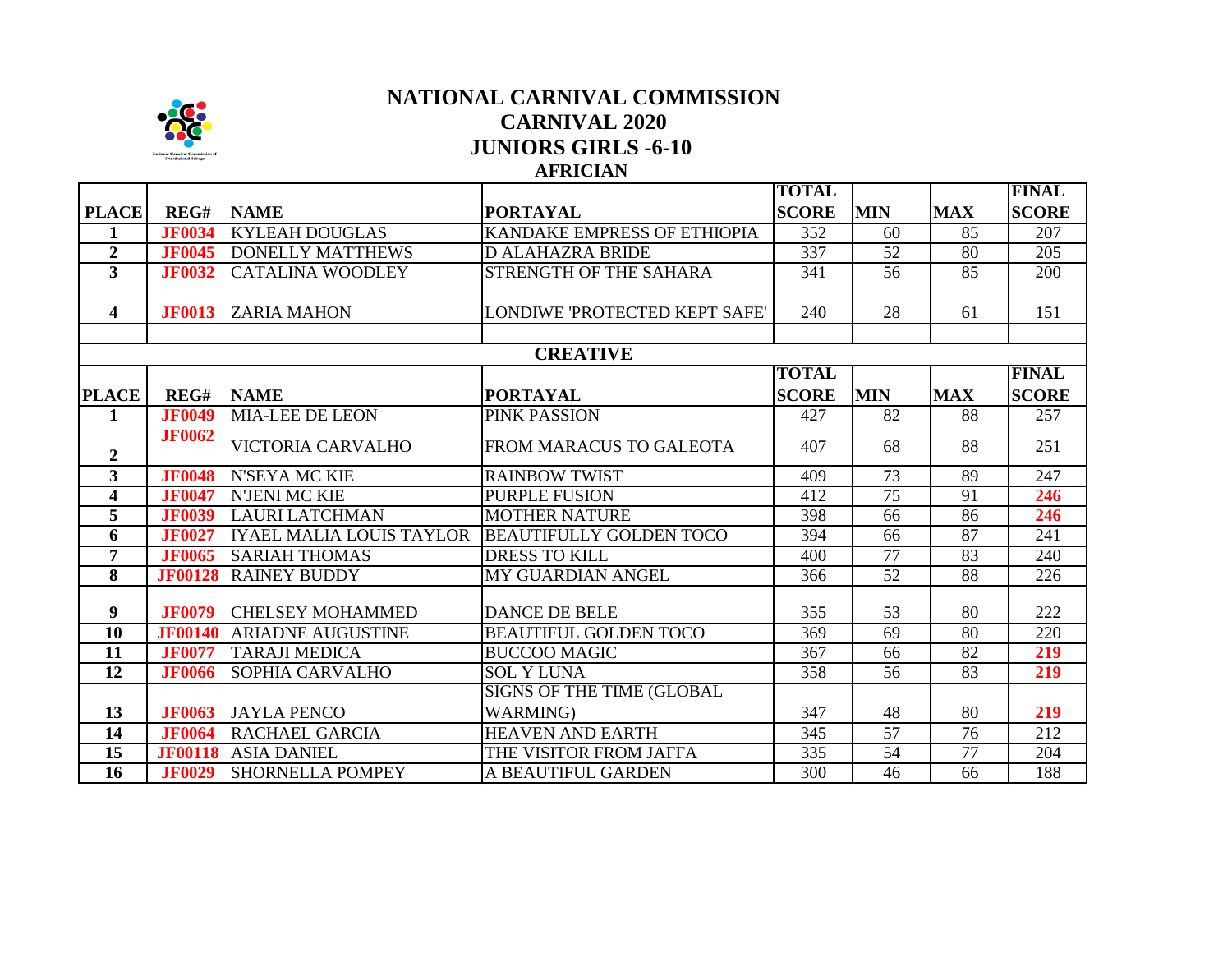

## **NATIONAL CARNIVAL COMMISSION CARNIVAL 2020 JUNIORS GIRLS -6-10**

| <b>CREATIVE TOPICAL</b> |                |                        |                                  |              |            |            |              |  |
|-------------------------|----------------|------------------------|----------------------------------|--------------|------------|------------|--------------|--|
|                         |                |                        |                                  | <b>TOTAL</b> |            |            | <b>FINAL</b> |  |
| <b>PLACE REG#</b>       |                | <b>NAME</b>            | <b>PORTAYAL</b>                  | <b>SCORE</b> | <b>MIN</b> | <b>MAX</b> | <b>SCORE</b> |  |
|                         | <b>JF00102</b> | <b>J'NAI EDWARDS</b>   | <b>D JEWELED BALISIER</b>        | 433          | 79         | 92         | 262          |  |
| 2                       | <b>JF0074</b>  | <b>ZIVA CLARK</b>      | LAND OF DE HUMMING BIRD          | 430          | 84         | 89         | 257          |  |
| 3                       | <b>JF0018</b>  | <b>LEVAUGHN CLARKE</b> | FLYING FISH DOLL                 | 384          | 54         | 88         | 242          |  |
| 4                       | <b>JF0026</b>  | <b>JULIA WEEKES</b>    | <b>CROSSING OF THE SERENGETI</b> | 397          | 73         | 84         | 240          |  |
| 5.                      | <b>JF0040</b>  | <b>ARYA SAMMY</b>      | THE ROYAL HUMMINGBIRD            | 384          | 63         | 82         | 239          |  |
| O.                      | <b>JF0037</b>  | ISHALIAH JAGGASAR      | CANTANDO GLORIA!                 | 373          | 64         | 79         | 230          |  |
| 7                       | <b>JF0089</b>  | <b>KAILYN MURRAY</b>   | <b>MIRACULOUS</b>                | 324          | 44         | 74         | 206          |  |
| 8                       | <b>JF0092</b>  | <b>BRYELL MILLS</b>    | <b>ENCHANTED FOUNTAIN</b>        | 313          | 43         | 73         | 197          |  |
|                         |                |                        |                                  |              |            |            |              |  |
|                         |                |                        | <b>FANCY INDIAN</b>              |              |            |            |              |  |

| TAINU LINDIAN       |                |                       |                         |     |    |    |     |  |
|---------------------|----------------|-----------------------|-------------------------|-----|----|----|-----|--|
|                     | <b>JF110</b>   | <b>JAMELIA HAYNES</b> | I"MISHKA"- GIFT OF LOVE | 268 | 47 | 64 |     |  |
|                     |                |                       |                         |     |    |    |     |  |
| <b>FANCY SAILOR</b> |                |                       |                         |     |    |    |     |  |
|                     |                | <b>KAAYA WILLIAMS</b> |                         |     |    |    |     |  |
|                     | <b>JF00131</b> | <b>MCMILLIAN</b>      | <b>SWEET T&amp;T</b>    | 401 | 74 | 85 | 242 |  |

| <b>FANTASY</b> |                |                         |                                 |              |            |            |              |  |  |
|----------------|----------------|-------------------------|---------------------------------|--------------|------------|------------|--------------|--|--|
|                |                |                         |                                 | <b>TOTAL</b> |            |            | <b>FINAL</b> |  |  |
| <b>PLACE</b>   | REG#           | <b>NAME</b>             | <b>PORTAYAL</b>                 | <b>SCORE</b> | <b>MIN</b> | <b>MAX</b> | <b>SCORE</b> |  |  |
|                | <b>JF0073</b>  | <b>VIERA MATHURA</b>    | <b>TRIBAL ONENESS</b>           | 432          | 78         | 91         | 263          |  |  |
| 2              | <b>JF00101</b> | <b>SINAI GEORGE</b>     | <b>D CHICK OF D WOODS</b>       | 415          | 75         | 88         | 252          |  |  |
| 3              | <b>JF00124</b> | <b>AKILA ALFRED</b>     | <b>FLIGHT OF THE IBIS</b>       | 411          | 77         | 86         | 248          |  |  |
| 4              | <b>JF00120</b> | <b>AHRAYA JULIEN</b>    | THE FAIRY GODMOTHER             | 384          | 56         | 86         | 242          |  |  |
|                |                |                         | <b>IERE-LAND OF THE HUMMING</b> |              |            |            |              |  |  |
| 5              | <b>JF00127</b> | <b>JAE-MARIE JAMES</b>  | <b>BIRD</b>                     | 399          | 70         | 90         | 239          |  |  |
| 6              | <b>JF0042</b>  | <b>LEIGHARA CAMERON</b> | THE GOLDEN STAR                 | 381          | 66         | 85         | 230          |  |  |
| 7              | <b>JF00121</b> | <b>JAYDIA STANLEY</b>   | <b>A CARNIVAL FAIRY</b>         | 351          | 55         | 81         | 215          |  |  |
| 8              | <b>JF00144</b> | <b>BEAUTIFUL ADAMS</b>  | <b>METAMORPHOSIS</b>            | 350          | 65         | 75         | 210          |  |  |
| 9              | <b>JF00146</b> | <b>MEGAN BAPTISTE</b>   | THE FIREY LANTERN               | 356          | 65         | 82         | 209          |  |  |
| 10             | <b>JF0024</b>  | NA'IMA CARRINGTON       | <b>MADAME TRINI BUTTERFLY</b>   | 333          | 50         | 82         | 201          |  |  |